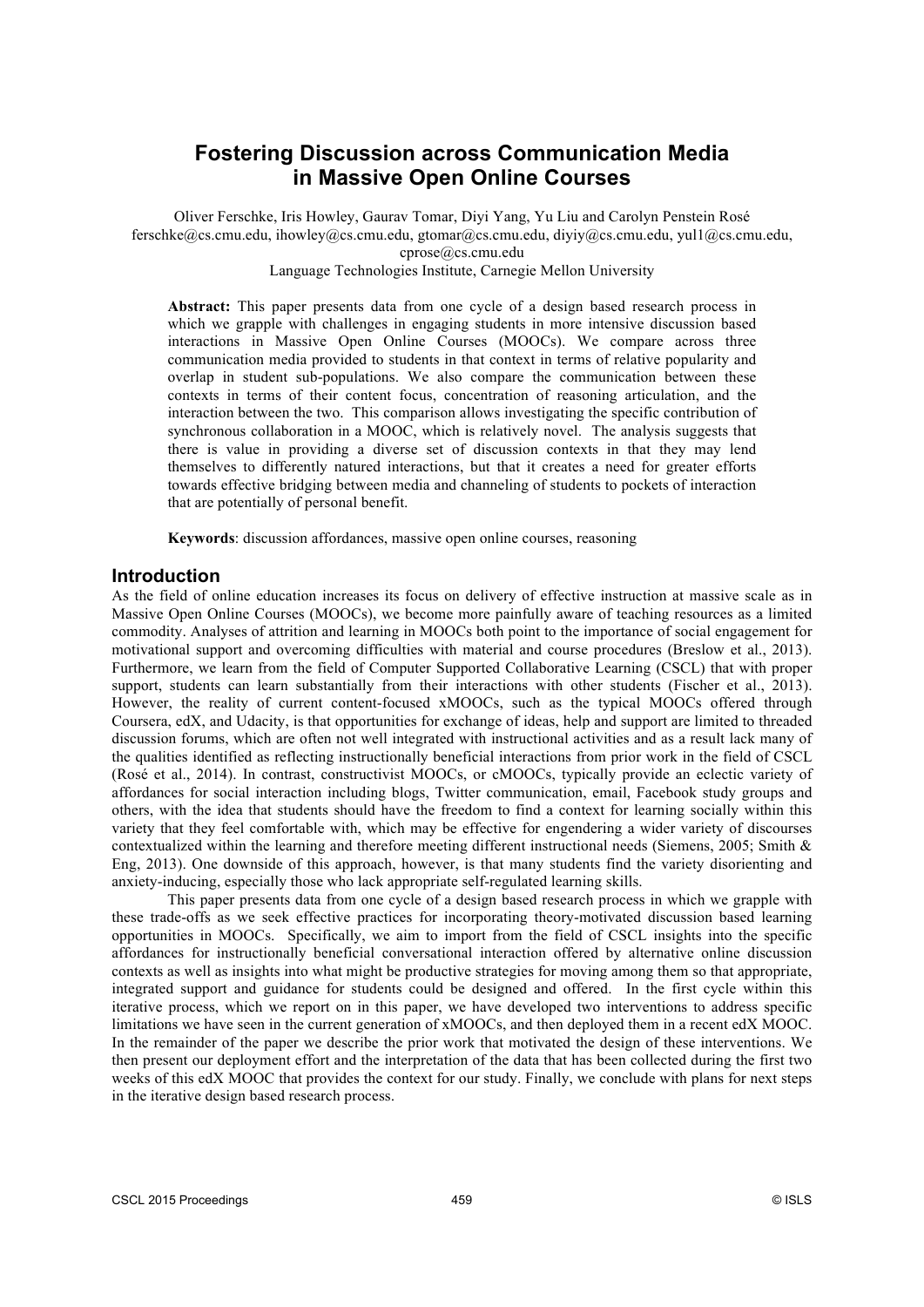## **Foundational work**

The central means of communication provided by many courses is still the traditional web forum. Nevertheless, Web 2.0 technologies provide diverse opportunities for discussion in MOOCs, some of which have been utilized in that context. However, so far there is no coherent vision for seamless, effective integration of these technologies with MOOC based instruction. Instead, social communication in MOOCs, as in the web in general, is both eclectic and highly fragmented. For example, it is almost a given that for typical MOOCs, several groups in social networks such as Facebook or Google+ are created and sometimes actively maintained by the student population, but much more frequently quickly abandoned. Twitter is another social media outlet that is sometimes used in MOOCs, more often in cMOOCs than xMOOCs, which is mainly used as a broadcast medium but also exhibits instances of short public discussions. Discussion may also take place in connection with blog posts. This eclectic organization leaves students not having a clear picture of where to go to engage in discussion that interests them (Smith & Eng, 2013).

Most agree that social interaction in general and discussion in particular is not a major portion of the experience the majority of MOOC students have. Nevertheless, the inner workings of student experience in that context has been investigated in early work on MOOCs. Recent work studying social interaction in MOOCs has focused on identifying factors associated with attrition rather than learning (Wen et al., 2014a; Wen et al., 2014b; Yang et al., 2014). The motivation for this work is that scarce human resources could be channeled to where they are most needed, or augmented with automated forms of just-in-time support, that might enable students to persist in the course through times of elevated vulnerability. These hypotheses about what factors would ultimately flag students at risk have been validated by utilizing a statistical analysis technique referred to as survival analysis, which has been used to gauge the impact of time variant factors on dropout in other types of online communities (Wang, Kraut, & Levine, 2012). Factors that have been successfully modeled through discourse analytics, and which have been validated as significant predictors of dropout using survival modeling, include motivation and cognitive engagement (Wen et al., 2014a), student attitudes towards course affordances and tools (Wen et al., 2014b), satisfaction with help received, and relationship formation and loss (Yang et al., 2014). Of all of the factors explored so far, the most dramatic impact on attrition was related to relationship formation and relationship loss in the MOOC discussion forums, even though the students who participate in those forums are among the most highly committed to the course to begin with.

In these results we find support for the importance of community, and evidence of the potential positive impact of work towards integration in the community, and engagement in joint meaning making towards deeper engagement with the course materials. If students drop out of a course early, no matter how valuable the instructional materials are, students will not have the opportunity to benefit from them. Beyond issues of attrition, the literature on discourse analytics in the context of MOOCs also views conversational interactions from the standpoint of what is valuable for learning. Across many different frameworks for characterizing discourse patterns associated with successful collaborative learning, the idea of eliciting articulation of reasoning and idea co-construction is a frequent central element (Chan, 2013; Chin & Clark, 2013; van Alst, 2009). Thus, in our work it is a specific goal to provide affordances for engaging in this behavior through scaffolded synchronous collaboration, which is novel in a MOOC context. In contrast to other studies comparing features of communication across media (Meyrowitz, 1998; Watson-Manheim & Balanger, 2007), the goal of our specific investigation is to understand how MOOC students in a platform that includes choices in where to engage in discussion, choose to engage differently in learning relevant practices such as articulation of reasoning and help exchange across communication media.

# **MOOC design**

Building on the understanding gained through analysis of conversational interactions in a wide variety of instructional settings, interventions have been developed and successfully deployed in both classroom and online settings that support effective collaboration and learning in those settings. In this section we describe two interventions designed to provide opportunities for discussion based learning. While one of the interventions focuses on help exchange, the other focuses on collaborative reflection. Both interventions were deployed in a nine week long MOOC on Data, Analytics and Learning (DALMOOC) that was offered on the edX platform between October and December 2014 with a total of 20,991 registered students. Our analyses are focused on the first two weeks of the course since that was the time of most intensive usage of the conversational interventions.

# The Quick Helper

The first intervention, called the Quick Helper, is designed to support help seeking as well as increase the probability that help requests will be met with a satisfactory response. While virtually all MOOCs offer threaded discussion affordances where students can post help requests, some students are reticent to ask for help, and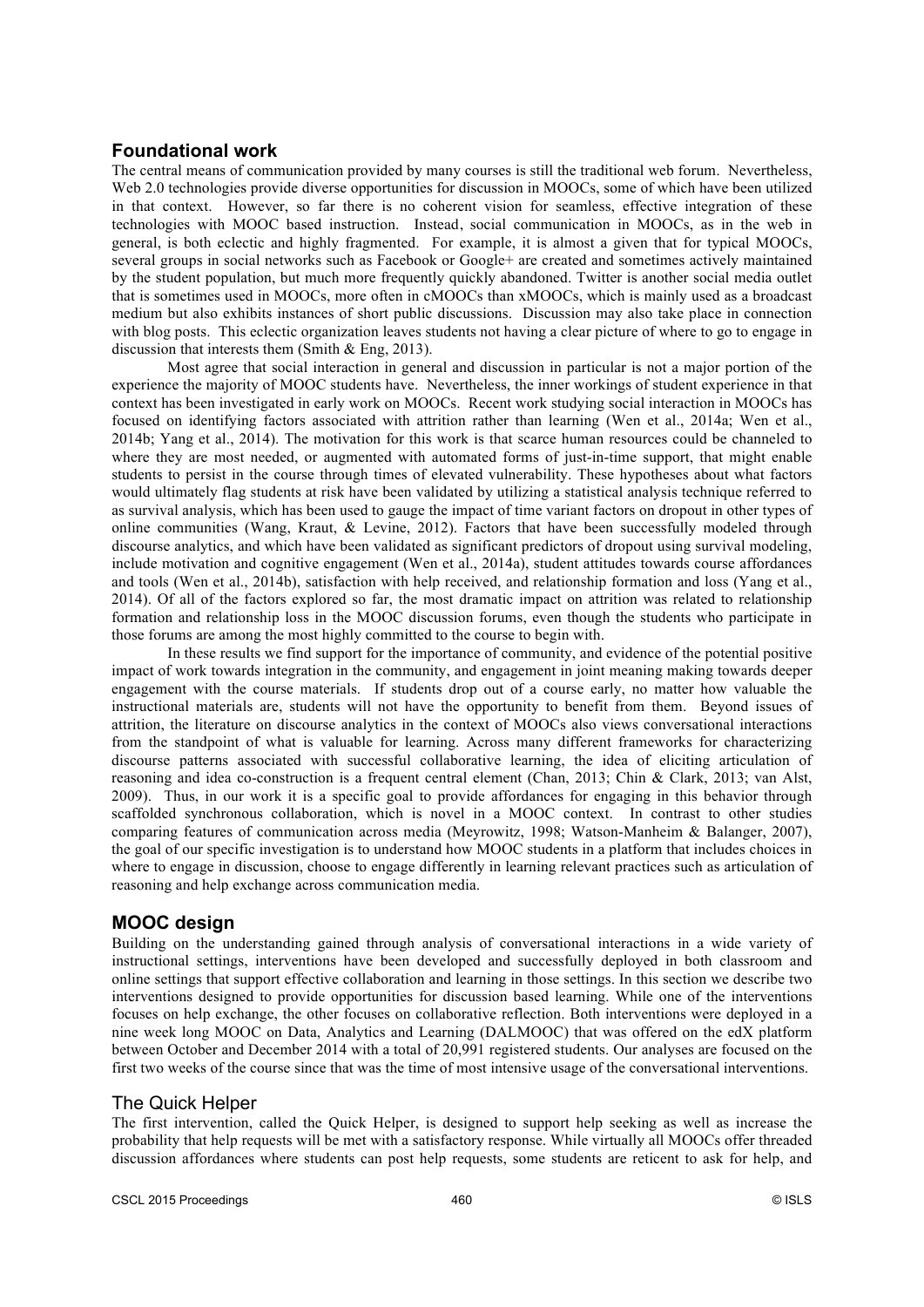even when students do post help requests, many of these requests go unanswered. Our help seeking intervention connects students, whose questions may go unresolved, with student peers who may be able to answer their questions. The Quick Helper is continuously available to students by means of a button. When they click, they are guided to formulate a help request. The help request is posted to the DALMOOC discussion board, and the text and metadata are forwarded to our Quick Helper system. Using this help request, a social recommendation algorithm selects three potential help providers from the pool of student peers. The student is then given the option to invite one or more of these potential helpers to their thread as shown in Figure 1. Once selected, an email with a link to the help request thread is then automatically sent to the selected helpers inviting them to participate in the thread. In the first two weeks of DALMOOC, 77 unique students elected to use our Quick Helper system approximately 127 times. Further discussion of our initial interventions applied to Quick Helper and its results are out of the scope of this paper.



### Bazaar Collaborative Reflection

A second intervention, referred to as Bazaar Collaborative Reflection, makes synchronous collaboration opportunities available to students in a MOOC context. Research in Computer-Supported Collaborative Learning has demonstrated that conversational computer agents can serve as effective automated facilitators of synchronous collaborative learning (Dyke et al., 2013). However, typical MOOC providers do not offer students opportunities for synchronous collaboration, and therefore have not so far benefitted from this technology. Students click on our Lobby program and are matched with one other student that is also logged in to it. Once matched, they are provided with a link to a chat room where they can work with their partner students on a synchronous collaboration activity, supported by a conversational computer agent. This work builds on earlier findings from a series of studies where a Computer Facilitator has improved learning during collaboration (Dyke et al., 2013; Adamson et al., 2014).

In order to gain a deeper understanding of the problems that may arise from synchronous collaborative activities in MOOCs, we integrated a collaborative chat environment with interactive agent support. In order to facilitate the formation of ad-hoc study groups for the chat activity, we make use of a simple setup referred to as a Lobby. Students enter the Lobby with a simple, clearly labeled button integrated with the edX platform. In order to increase the likelihood of a critical mass of students being assigned to pairs, we suggested a couple of two hour time slots during each week of DALMOOC when students might engage in the collaborative activities. These timeslots were advertised in weekly email newsletters. However, the chat button was live at all times so that students were free to attempt the activity at their convenience.

Upon entering the lobby, students are asked to enter the name that will be displayed in the chat. When successfully matched with another learner, the student and their partner are then presented with a link to a chat room created for them. If another student does not enter the Lobby within a couple minutes, they are requested to return later. A visualization is presented to the student that illustrates the frequency of student clicks on the button at different times of the day on the various days of the week so that they are able to determine the best time to return. Students enter the synchronous chat room via the link, and interact with each other as well as a conversational agent who appears as a regular user in the chat, as shown in Figure 1. This chat setup has been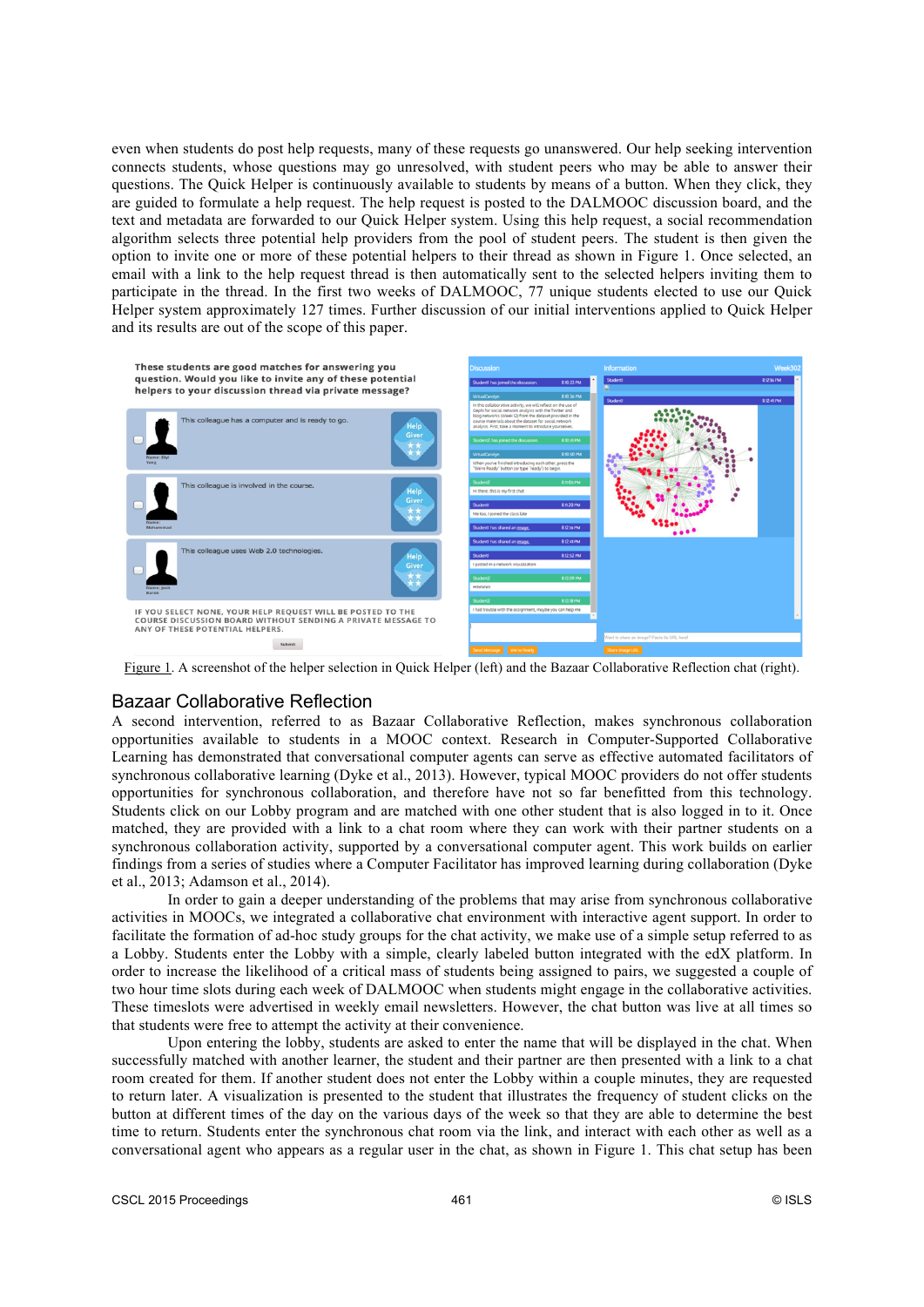used in earlier classroom research (Adamson et al., 2014). In our initial investigation in DALMOOC, we make use of statically scripted agents who guide the students through course-related discussion questions but future investigations may include agents that dynamically react to the students as in our earlier work (Dyke et al., 2013; Adamson et al., 2014).

### **Method**

The goal of our analysis is to compare across three communication media affordances for help exchange and collaborative reflection. Since the first week of the course may be anomalous due to students getting oriented to the organization and material, we sampled from two different weeks. We avoided sampling from the same students in the two weeks as much as possible in order to minimize any statistical dependencies between weeks.

## Data

Table 1: Descriptive statistics over sampled communication data for analysis

|                        | <b>Unique Students</b> | <b>Units</b> | <b>Messages</b> | Words  |
|------------------------|------------------------|--------------|-----------------|--------|
| Bazaar (week1)         | 42                     | 38           | 242             | 6,069  |
| Bazaar (week2)         | 42                     | າາ           | 377             | 3,124  |
| Forums (week1)         | 124                    | 200          | 200             | 8,108  |
| Forums (week2)         | 101                    | 200          | 200             | 13,401 |
| <b>Twitter (week1)</b> | 77                     | 100          | 100             | 1,663  |
| Twitter (week2)        | 73                     | 100          | 100             | 1,740  |

For our analysis we sampled from communication data in three streams, namely, the Bazaar chats, the Forum posts, and the Twitter tweets. It was our goal to sample in a way that would give us broad exposure across students and weeks in an unbiased way. From the discussion forums, we randomly sampled 200 posts per week after filtering out any messages posted by instructors or staff. Tweets have been collected using the TAGS Twitter Archiver, which was configured to retrieve all tweets containing the *#dalmooc* hashtag that identifies tweets pertaining to the course. In interest of broad sampling, for each user, we kept at most two tweets and removed all tweets by instructors or staff. We also removed duplicates and retweets. From the resulting set of tweets, we selected 100 contributions per week. For the chat data, in order to identify a unit with approximately as much content as the discussion posts, we chose as a unit of analysis a chunk of conversation occurring between two agent prompts, where each of these agent prompts was designed to start a new topic of conversation. Within each chunk, we considered all of the contributions belonging to the same speaker as a single unit, although we interpreted it within context. In interest of broad sampling, we chose to sample one chunk per chat transcript and disregarded all chats with less than two students (e.g. conversations between a single student and the agent). However, in some chunks, only one speaker spoke, which explains why the number of units is sometimes less than 42. Due to the lower number of chats in the second week of the course, we sampled 21 chunks per week in order to have an even distribution across weeks.

# Data coding

|                        | Social       | <b>Course Process</b> | <b>Course Content</b> | Reasoning     |
|------------------------|--------------|-----------------------|-----------------------|---------------|
| <b>Bazaar</b> (week1)  | $18(47.4\%)$ | $23(60.5\%)$          | $14(36.8\%)$          | $26(68.4\%)$  |
| Bazaar (week2)         | $22(57.9\%)$ | $7(18.9\%)$           | $21(56.8\%)$          | $22(59.5\%)$  |
| Forums (week1)         | $39(19.5\%)$ | 88 (44.0%)            | 53 (26.5%)            | 62 $(31.0\%)$ |
| Forums (week2)         | $32(16.0\%)$ | 88 (44.0%)            | $80(40.0\%)$          | $67(33.5\%)$  |
| <b>Twitter (week1)</b> | 19 (19.0%)   | $31(31.0\%)$          | 38 (38.0%)            | $28(28.0\%)$  |
| Twitter (week2)        | $7(7.0\%)$   | $38(38.0\%)$          | $57(57.0\%)$          | 35 $(35.0\%)$ |

Table 2: Descriptive statistics over coded data

In order to get a sense for the differences in the discourse occurring within our three communication contexts, we coded each contribution along two dimensions. The first dimension used three thematic distinctions to enable us to identify talk segments pertaining to three primary purposes, which were not treated as mutually exclusive: Social, Course Process, and Course Content. Social segments were ones where students worked to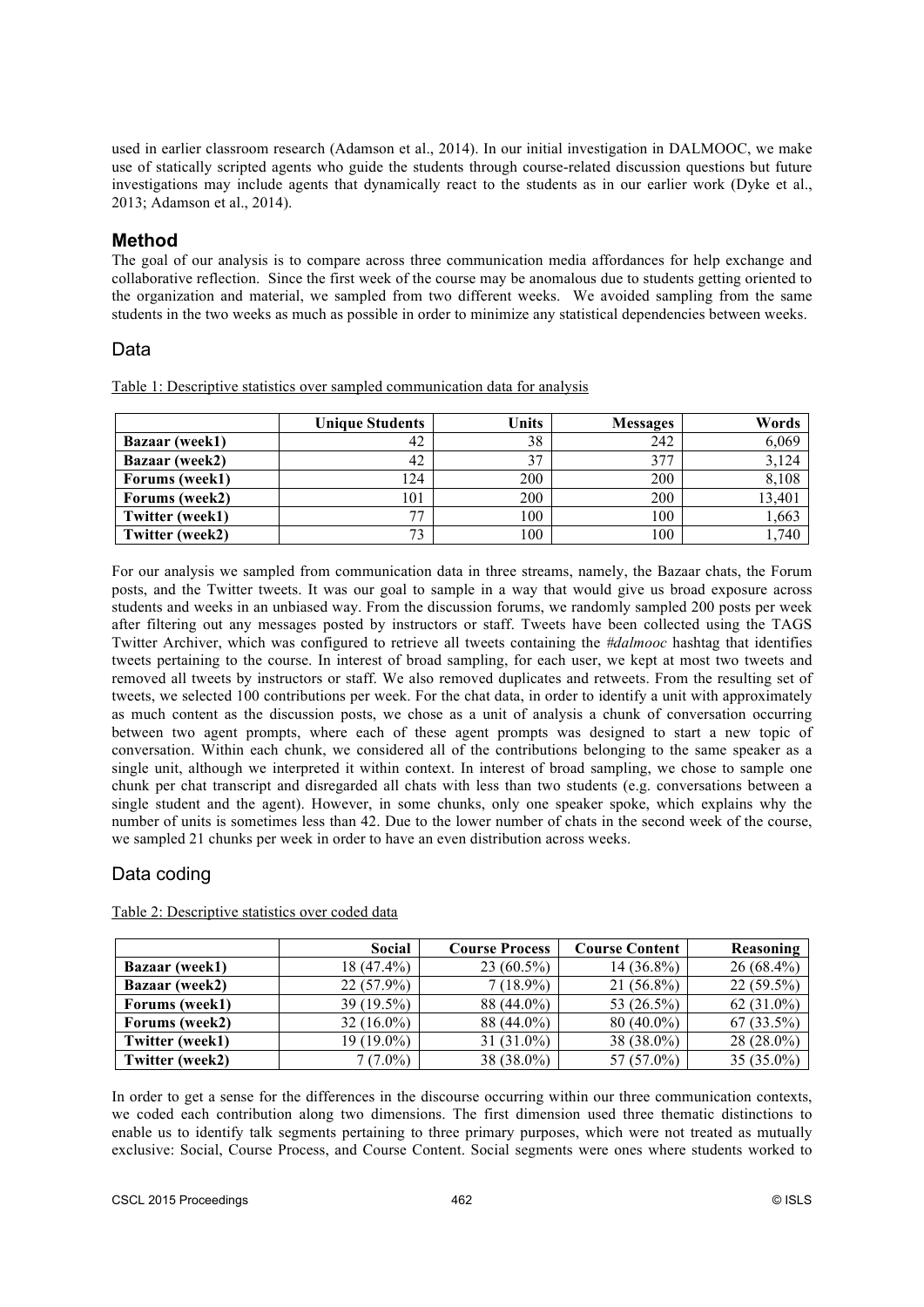create social connections with one another by sharing personal information, including contact information for further interaction. Course Procedure segments were ones in which the structure of the course, the course environment, or course procedures were discussed. And finally, Course content segments were ones in which the conceptual content of the course was substantively discussed. In order to locate discussion that potentially contributes to content learning, the primary relevant discussion would focus on that content. Under this heading, students may be reflecting on what they have learned or answering one another's questions. Discussion of course procedures is important for helping students cope when they are struggling with technical problems like finding resources, installing software, or navigating the courseware. Most of these contributions could be viewed either as exchange of help, or at least calling out for help. For example, even complaints about confusion regarding course procedures could be viewed as indirect requests for help. Thus, we may loosely consider segments coded this way as help-exchange related contributions. Making social connections also plays a valuable role in community building and provision of emotional support. Since some contributions mix these three foci, we coded this dimension as a set of three binary indicators applied separately to each contribution. In order to be beneficial for content learning, it is important to identify the manner in which content is discussed, and not just that it was mentioned. Thus, we coded a second dimension that distinguishes segments in which reasoning is articulated and therefore made public from those in which it is not. For this, we adopted a previously validated operationalization (Gweon et al., 2013). Each segment was coded either as displaying reasoning or not. With these two distinctions taken together, we can observe help related exchanges focusing on course procedures by looking at the frequency of discussion about course procedures, and we can observe opportunities for substantive reflective discussion about course content by identifying those segments related to course content where reasoning is articulated.

#### Participation analysis

In order to assess the extent to which our three Communication contexts (e.g., the edX discussion forum, the integrated Bazaar Collaborative Reflection tool and Twitter) engaged different users and in different types of talk, we examined the population of students who participated in each as well as the overlap between pairs of contexts. Ultimately, we are interested both in the distinctions between student populations with these contexts as well as how students connect across platforms in order to learn how these different communication spaces are already interconnected organically. This will inform our future efforts in providing explicit support beyond the borders of single communication platforms.

The Bazaar tool for collaborative reflection was part of an intervention that particularly requested pairs of students to reflect on the course content in a collaborative manner. Consequently, what we hoped to see in the chats was a constructive dialog in which the students revisit the topic of the week, gain a deeper understanding of the subject matter, connect the new knowledge with their personal experiences and exchange ideas. Forums are asynchronous communication tools and posts are not technically restricted to a certain length. Therefore, we expected the forum posts to constitute the largest amount of text compared to chats and tweets. In contrast to public communication platforms, such as Twitter, the target audience of forums is the community of students and instructors, both of which influences the content focus of the posts as well as the way they are written. In contrast to chats and forums, Twitter is an external microblogging service that openly broadcasts to the public. Users can post messages of up to 140 characters on their Twitter stream. At the same time, these messages are displayed in the streams of all followers of the original poster. Tweets can be marked with hashtags, which allows tweets with similar tags to be aggregated. The students in our MOOC were encouraged to use the *#dalmooc* hashtag in all course related tweets in order to engage other students or interested individuals in a discussion without them having to be followers of the poster. This hashtag was also used to sample the data for the purpose of our analysis. An interesting situation arises from the fact that posting a tweet with the course hashtag reaches both the people who are actively looking out for posts with this tag but also all the followers who are generally interested in the posts from this user but do not necessarily belong to the course in-group.

### **Findings**

### Quantitative analysis of participation across communication contexts

In order to quantify the overlap between the sets of users of each communication context, we attempted to map each contribution to an edX account and then compute the intersection of the resulting lists of users from each platform. Forum users can directly be identified in the edX logs and are therefore fully accounted for in our analysis. Bazaar chat users were able to log into the lobby with arbitrary screen names. We therefore use the edX clickstream logs to map each Bazaar user to an edX account. In some cases, it was not possible to compute the match because students did not enter the chat directly through the edX platform. Tweet authors were mapped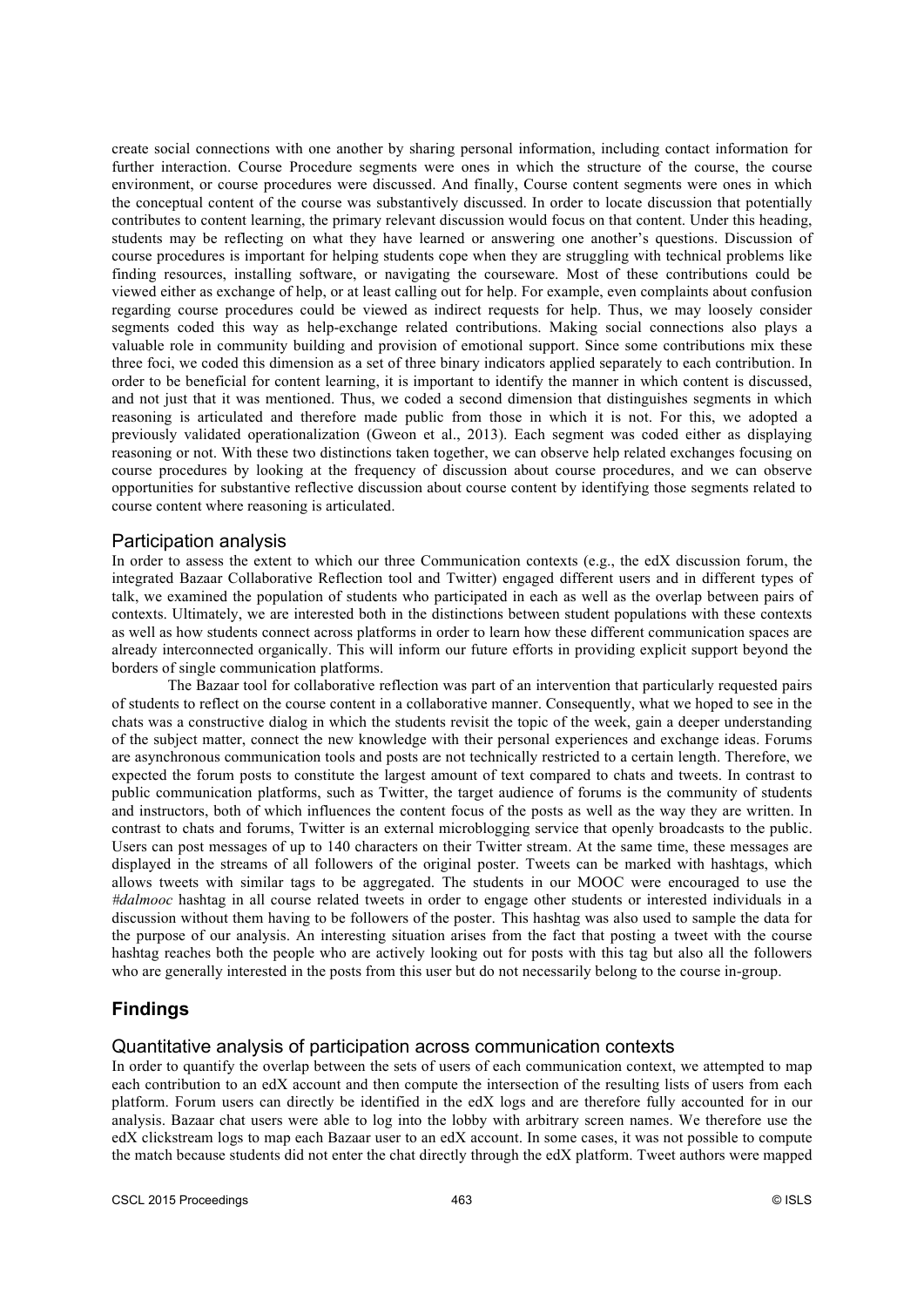to edX accounts via voluntary information provided in user profiles from an additional social communication channel integrated in DALMOOC.



Figure 2. Overlap and distinction between subsets of participants in the Bazaar chats, Twitter, and discussion forums

The diagram in Figure 2 shows the relative overlap in users between pairs of social contexts. The numbers in the ovals represent the number of users whose edX ID could be matched with an ID from the associated context. The links represent the overlap. For example, 20.5% of all Twitter users we could map to edX accounts (78) also posted to the discussion forum while 4.4% of the forum users also posted on Twitter. This analysis suggests that, while we observe some overlap between subpopulations of students who participate in these contexts, the subpopulations are largely distinct.

#### Quantitative analysis of communication content and type

We hypothesized that students view the purpose of communication in the three contexts in different ways that would influence both the content focus and the nature of the discussion e.g., the extent to which we would observe students articulating their reasoning. We also hypothesized that the content focus of the discussion itself would influence the nature of the discussion as well.

In order to get a sense of the difference in content focus across the three contexts, we performed a chisquared test, with Communication context and Week as the independent variables and each of the binary content focus variables as dependent variables. We also included the interaction between Communication context and Week. There was a main effect of Communication context on concentration of Social segments  $\chi^2$  (2, n=675) = 50.6,  $p < 0.001$  such that there was a significantly higher concentration of Social talk in the Bazaar chats than the other two contexts. There was a significant interaction between Communication context and Week  $\chi^2$  (2,  $n=675$ ) = 6.42, p < .05 such that in Twitter, there was less social talk in week 2 than in week 1, but this did not generalize to the other two contexts. For Course processes, we observed a significant effect of Week  $\chi^2(1)$ ,  $n=675$ ) = 6.27, p < .05 such that there was a lower concentration of talk about Course procedures in the second week. We also observed a marginal effect of Communication context  $\chi^2$  (2, n=675) = 5,37, p < .05 such that there was somewhat less of a concentration of Course Procedure talk in the discussion forums than in Twitter, with Chat in between the two. There was also a significant interaction between Communication context and Week  $\chi^2$  (2, n=675) = 14.7, p < .001 such that the reduction in Course procedures talk was mainly in the Chat, with slight increases in the other two contexts. For Course content, there was a main effect of Week  $\chi^2$  (1,  $n=675$ ) = 14.0,  $p < .001$  such that there was a higher concentration of discussion pertaining to Course context in the second week of the course than the first across contexts. There was a main effect of Communication context  $\chi^2$  (2, n=675) = 13.6, p < .005 such that there was a higher concentration of Course content related talk in the Chats and Twitter than the Forums. There was no interaction between Week and Communication context.

Since we observed interactions between Communication context and Week on the three content foci, when we examined the relationships between Communication contexts and concentration of Reasoning, we considered also interactions with Content focus and Week. Thus, each model contains Communication context, Week, one of the Content focus variables, all two way interaction terms, and the three-way interaction term as independent variables. The dependent variable was Reasoning. In all three models, there was a significant effect of Communication context such that there was a higher concentration of Reasoning in the Bazaar Chats than the other two communication contexts. And there was never a significant main effect of Week or interaction between Communication context and Week. A simple model with Communication context as the independent variable and Reasoning as the dependent variable was also significant, so we report that test here  $\chi^2(2, n=675)$  = 28.4, p < .0001. There was no significant main effect of Social talk on Reasoning, but there were main effects of the other two binary content focus variables. In the case of Course content  $\chi^2(1, n=675) = 41.4$ , p < .0001 there was a higher concentration of reasoning in segments pertaining to Course content than those that did not have this. There was also a significant main effect of Course Procedures  $\chi^2$  (1, n=675) = 9.25, p < .05 such that there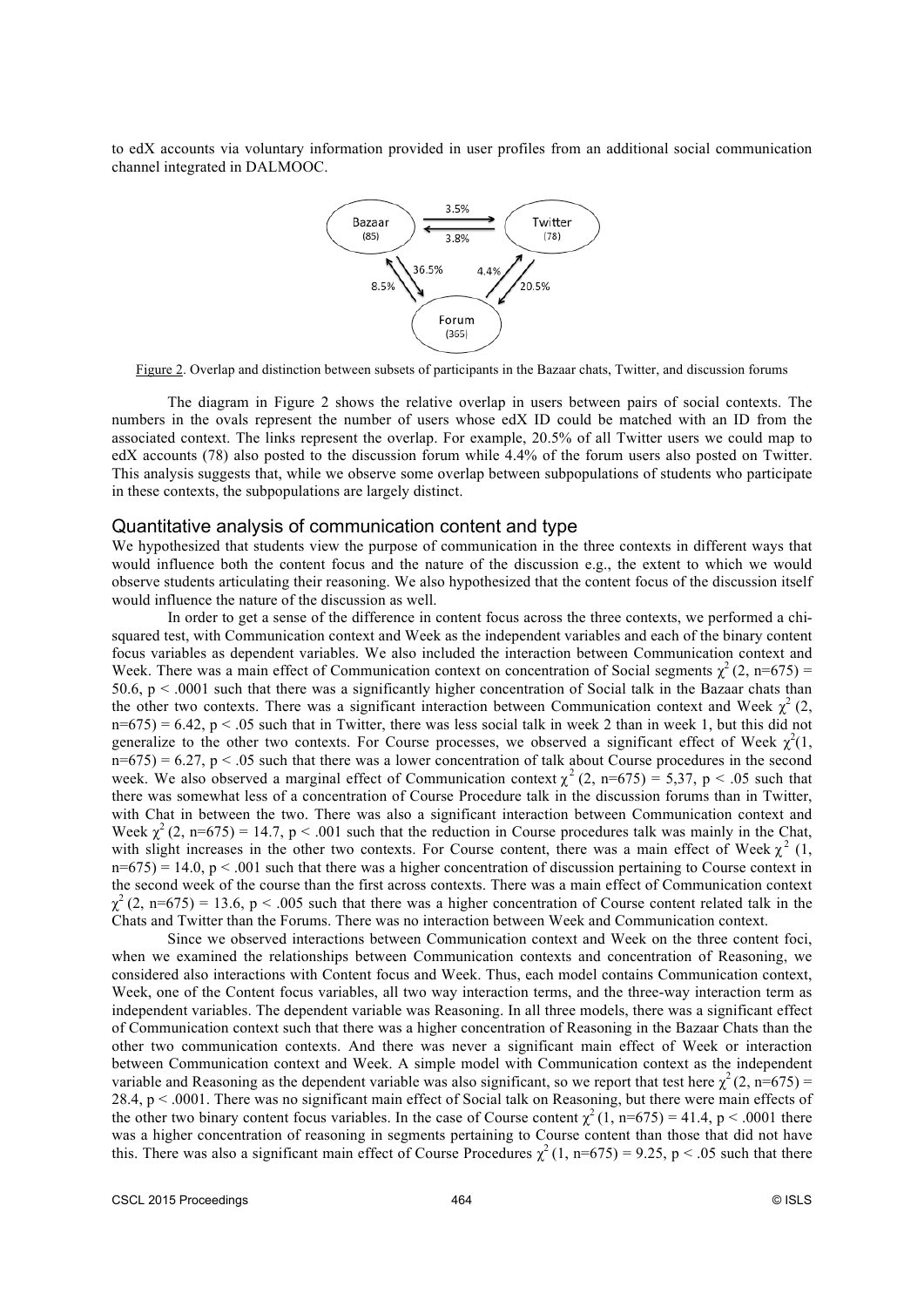was a higher concentration of Reasoning in segments pertaining to Course Procedures than those without. However in this case there was a significant two-way interaction between Week and Course Process  $\chi^2$  (1,  $n=675$ ) = 11.5,  $p < .001$  such that in Week1 there was a higher concentration of Reasoning when Course Process was being discussed, but this was not true in Week2. There was also a significant three way interaction between Week, Course process, and Communication context such that in Week2 there was a higher concentration of Reasoning in the Forums when Course process was discussed than not, but not in Week1.

### Qualitative analysis

As we have shown in our quantitative analysis before, chat conversations show the highest average of reflective contributions across all the platforms we observed. An even more interesting difference lies in the way the course content is reflected in the chats. The one-on-one conversations in Bazaar exhibit a strong constructive character where reflective statements are not merely precompiled by each student and then exchanged, they are rather collaboratively constructed in the course of the conversation. The following short excerpt from a longer Bazaar chat shows such an interactive reflection. Rather than each student providing a single complete reply to the agent question, the students construct a joint reply by building on each other's contribution in their own reflection.

- Agent Let's start by looking at the logic of analytics, namely, how we use data to understand the world. Did this resonate with you? What are your concerns with this worldview?"
- Student 1 Well this seems like a great place to start... you will meet a supervisor somewhere in this course i expect... using data is much more reassuring than working on solely intuition... on the other hand, it may be limiting to work with only things you can capture in numbers...
- Student 2 yes, that's my thinking too, often real phenomena are oversimplified with numbers we should gather data also for example affective data etc
- Student 1 but the pattern of working with data can be made more playful, juxtaposing different elements which might appear unrelated, and working to ask questions, as opposed to providing answers... by affective data, what do you mean?
- Student 2 for example, asking about learners emotions during learning

While the segments pertaining to building social connections did not have any specific significance with respect to engendering articulation of reasoning, it is notable the extent to which students use each communication medium to reach out to other for social connection, often with the apparent desire to continue to interact over the course. In the chat, this was especially evident in longer discussions with a lively exchange of ideas.

- Student 2 Very enjoyable session, thanks for the picture... can you give me a link to your blog or some other means of getting back in touch please? maybe we will do some other activity at some point further along? how are you getting along with tableau? do you have data?
- Student 1 @HANDLE at twitter and i also started a course blog http://URL
- Student 2 cool, thanks.... USER@DOMAIN.COM for me...

While the requests to connect expressed in the chats are much more personal and based on a positive exchange of ideas, the forums serve more as a market for people to find other like-minded students with similar interests or from similar backgrounds.

# **Discussion and current directions**

In this paper we have described an analysis of data from one cycle of a design based research process in which we aim to engage students in more intensive discussion based interactions in Massive Open Online courses. We compared across three communication contexts, including Twitter, threaded discussion forums, and synchronous collaborative chats. What we find is that different subpopulations of learners within DALMOOC, an edX MOOC that is the focus of this study, tended to gravitate towards different ones of these contexts. Furthermore, each context was associated with its own unique profile in terms of content focus and the nature of the discussion (i.e., concentration of articulation of reasoning). We see ample evidence within contributions across media pertaining to social connection that these MOOC learners crave continuing social engagement with